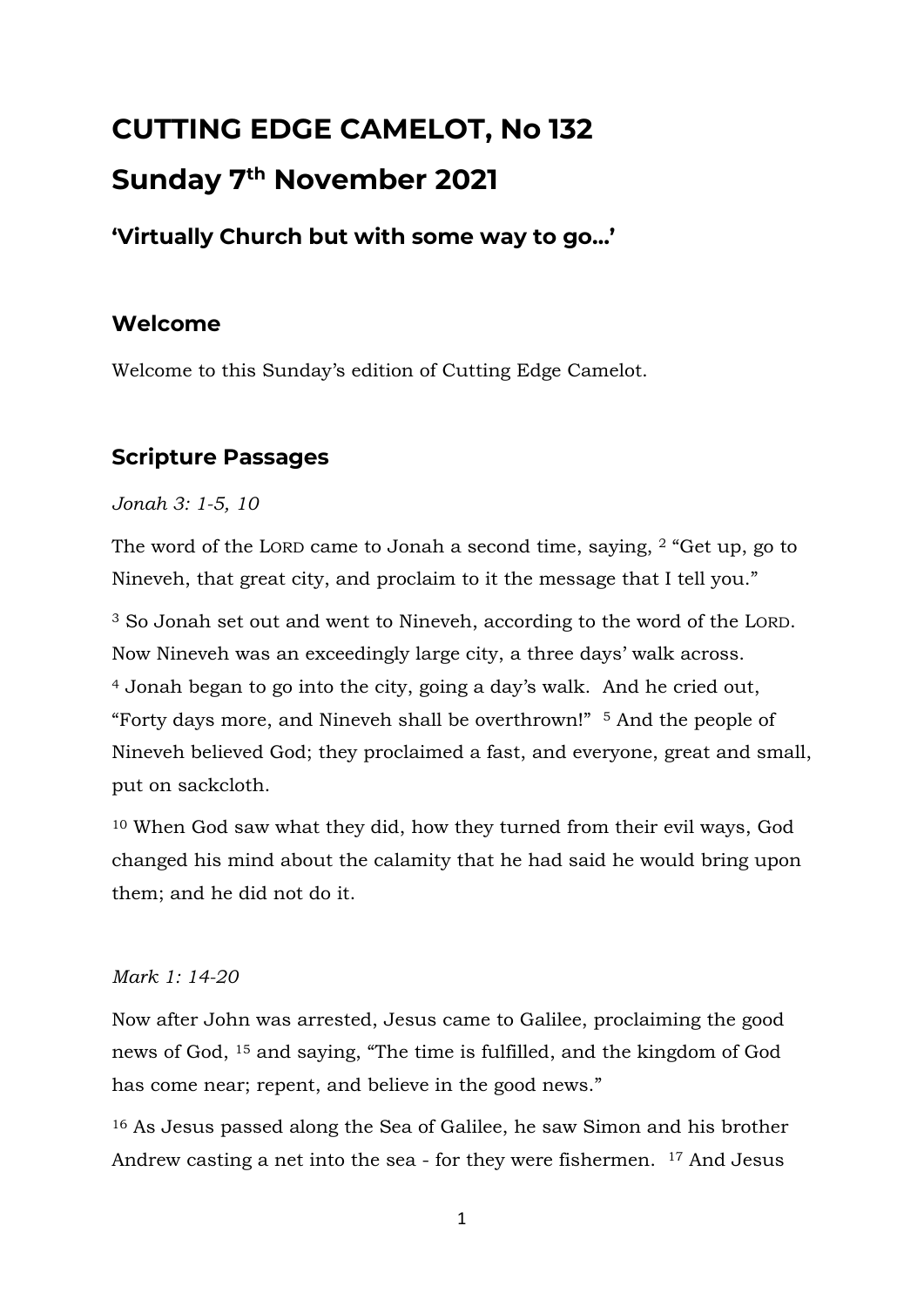said to them, "Follow me and I will make you fish for people." <sup>18</sup> And immediately they left their nets and followed him.

<sup>19</sup> As he went a little farther, he saw James son of Zebedee and his brother John, who were in their boat mending the nets. <sup>20</sup> Immediately he called them; and they left their father Zebedee in the boat with the hired men, and followed him.

### **Reflection**

We can sometimes lose sight of what is truly important as we become caught up in the 'busyness' of life. Sometimes this is down to sheer forgetfulness as immediate concerns press in on us.

But at other times we may avoid addressing what is truly important more intentionally. Perhaps what is important is also difficult for us. And so, as an escape, we can occupy ourselves with occupations which in the end may be trivial. But at least we find them relatively easy to deal with.

When we connect what is important in our lives with what God wants us to do we often use the word 'calling'. What, we ask, is God calling us to do?

The Old Testament prophet Jonah undoubtedly had a calling in his life. God had asked him to proclaim God's message to the city of Nineveh. Nineveh was the capital of Assyria which was the sworn enemy at that time of Israel, Jonah's own people. The message God wanted Jonah to bring was one of repentance, of warning the people of Nineveh to change their ways.

But Jonah did not relish this task. At this point he had a limited vision of God's purposes. He did not want to acknowledge that God might be concerned with or care about any nation other than his own.

And so he tried to avoid his call. He ran away and got on a boat heading in the opposite direction to Nineveh. But God caught up with Jonah. God does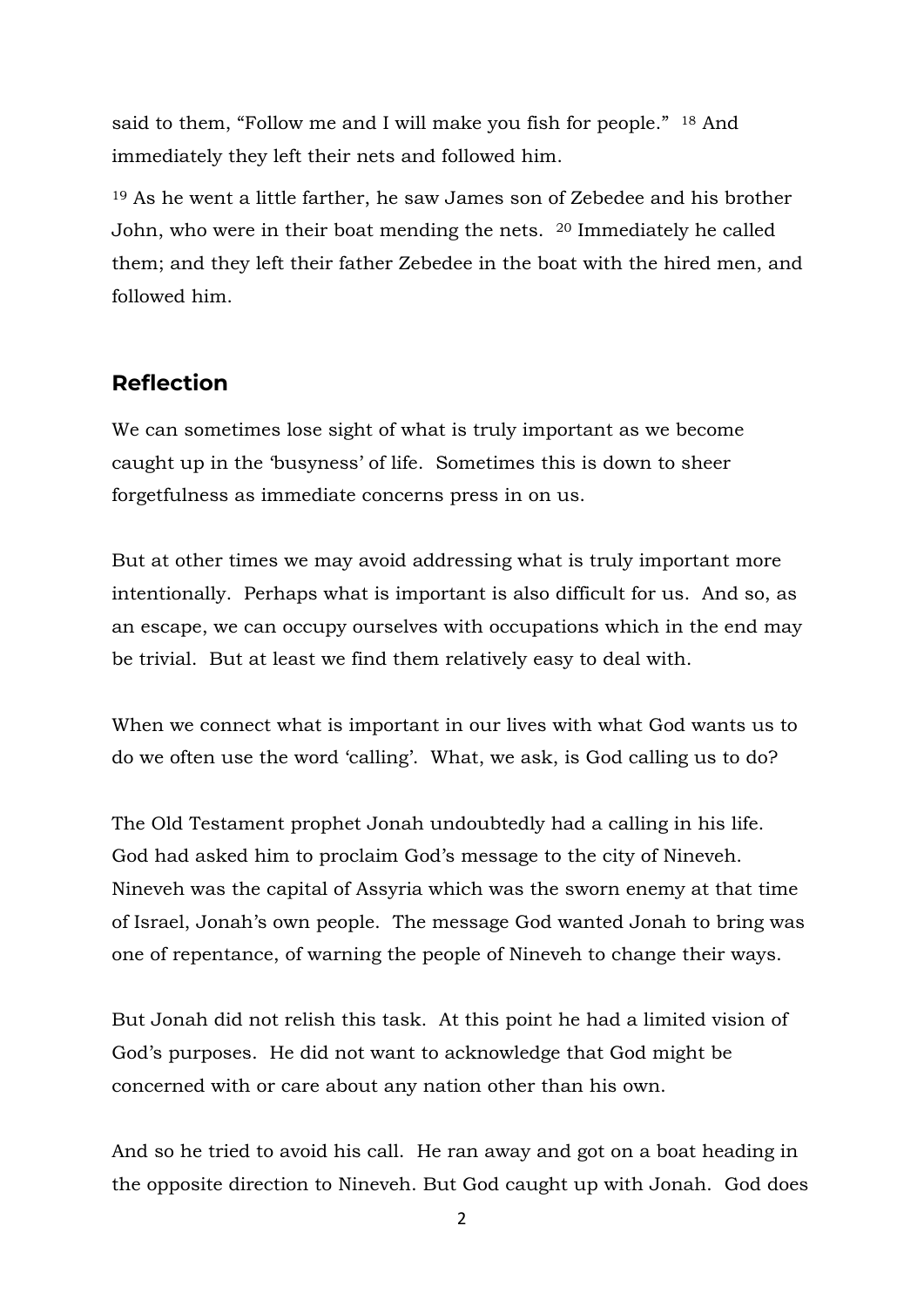not make it easy for any of us to forget about or even deny what we are truly called to do. A storm blew up and, in order to save themselves, the sailors threw Jonah overboard. Jonah landed inside the belly of a whale and after three days the whale spewed Jonah up onto dry land.

This is the setting for today's passage from the book of Jonah. Having tried to evade God's call and to forget about what truly matters in his life, Jonah is given a second chance. God speaks again to Jonah telling him to go to Nineveh and proclaim God's message there. So, God recalls Jonah to his original task and calling of proclaiming God's message to Israel's sworn enemy.

And this time Jonah obeys, setting out for the large and important city of Nineveh. There he proclaims a stark and uncompromising message of judgement and destruction. In forty days Nineveh will be overthrown.

As Jonah proclaims a message of repentance to Nineveh, surprisingly enough they respond positively to this message. They proclaim a universal fast and put on sackcloth as a visible sign of repentance.

And in response God demonstrates the depths and strength of His compassion. Instead of bringing about the destruction which had been threatened for Nineveh, God changes His mind and spares this great city.

So Jonah learns that there are more dimensions to God's love than He had previously reckoned with. God's love extends everywhere not simply to his own nation.

As we reflect on Jonah's story we are reminded that our knowledge of God's purposes is always only very partial and provisional. We might be tempted to write people off thinking that some people will never change. But God knows more than we do and we need to be open to being surprised by what God chooses to do.

3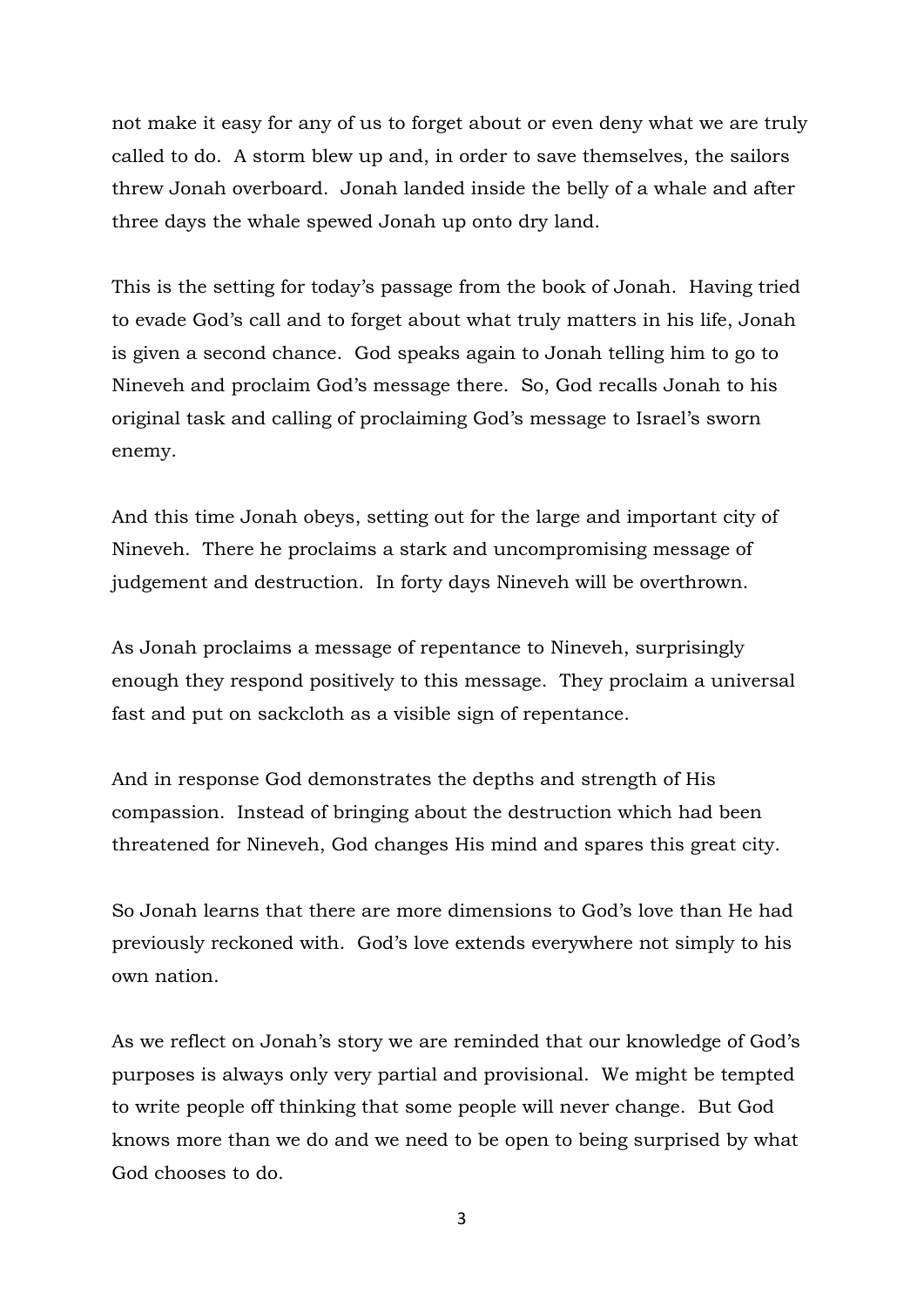Our gospel passage also speaks of the importance and centrality of God's call on our lives. Jesus begins His public ministry by proclaiming the good news of the kingdom of God.

Like Jonah, his message is also one of repentance and the need for a change in lifestyle and attitude towards God. This message of repentance is not, however, proclaimed in isolation but as part of the overall message that the kingdom of God is near. The kingdom of God means salvation and healing, both spiritual and physical, for all who put their trust in Jesus.

And then Jesus begins to apply this message by calling different people whom He meets to follow Him.

So as He walks around the Sea of Galilee He begins to notice various people, Andrew and his brother Simon, James and John, the sons of Zebedee. There were surely other people whom He passed on His walk around the shoreline at this time and indeed other fishing boats in the sea. However, the Holy Spirit prompts Him to notice these particular people.

He sees these particular people. What is it that He sees? No doubt what lies within their hearts. And also perhaps the future destiny that each of them will have within God's purposes.

His call is very simple and unequivocal. He calls them 'immediately'. There is no great explanation of what He was calling them to do. There is no job description beyond the enigmatic 'I will make you fish for people', no contract other than the simple words 'Follow me.'

But there is a clear and clean break with the past. We find that both sets of brothers immediately leave their fishing nets behind them. In the case of James and John they go even further and leave their father Zebedee behind as well.

4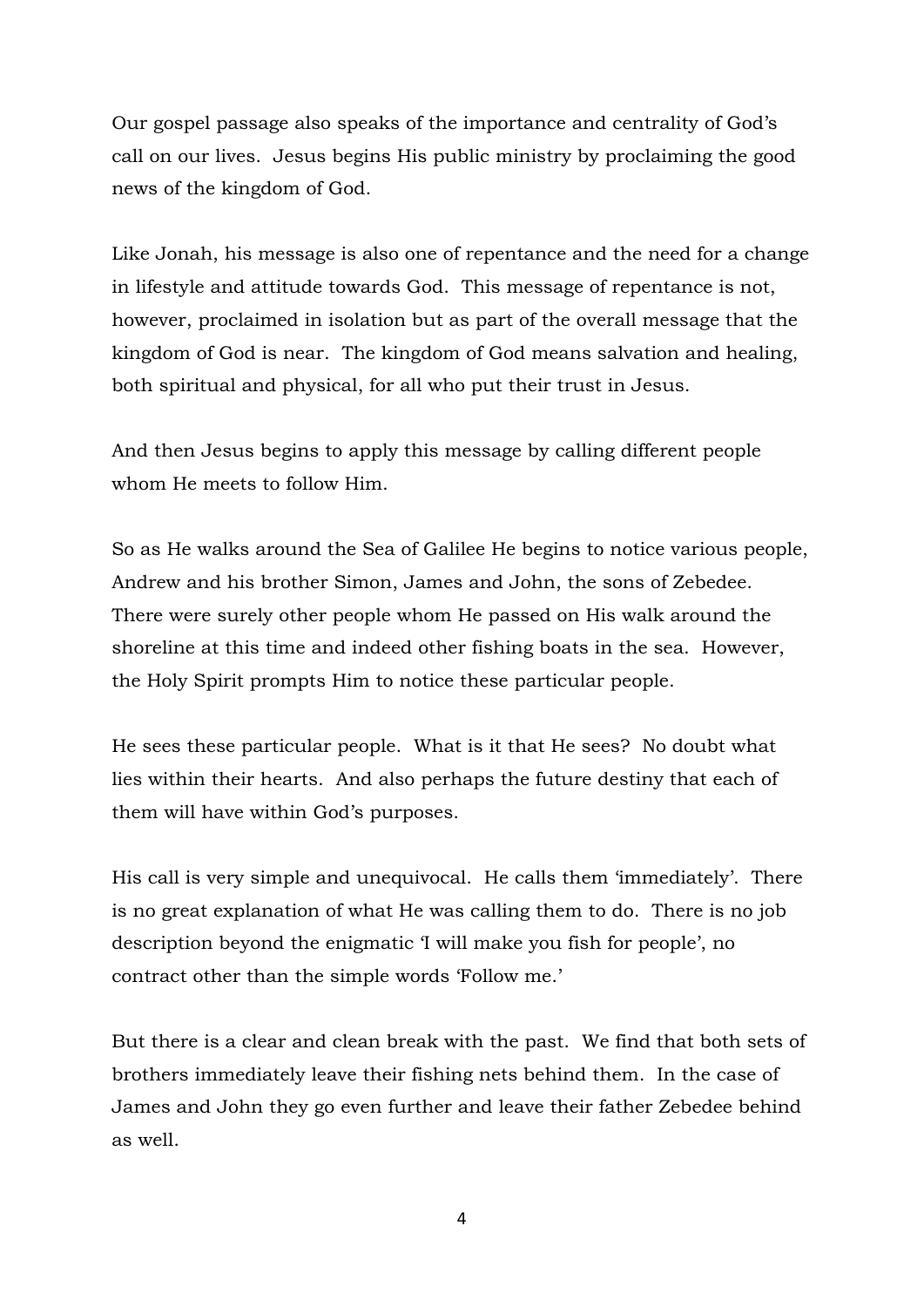However the value of their past lives and occupations is not discounted. They are no longer to spend their lives catching fish, but they will be taught how to fish for and catch people. In this way Jesus affirms the value of their past skills and experience. Perhaps they will find that the patience and expertise which they have learnt in fishing will now be used in a new context and for a new purpose.

So when God calls us it affects the whole of our lives, past, present and future. The result of God's call may be that we pursue a different direction in our lives. However, so often we find that in this process our previous experience and gifts are used. To put this in our local context, we may have an aptitude for and experience in public speaking. It is possible that as we explore roles such as a Reader or a Lay Worship Assistant we find this being used in a new context and for a new purpose as we start leading worship services.

Both our gospel passage and our reading from Jonah speak in different ways about the importance of responding to God's call on our lives. As we think about our own lives I wonder how this relates to us.

For all of us it is possible that the simplicity of the original call from Jesus to come to and follow Him has been obscured by the immediate pressures of life. If this is so, then like Jonah we need to allow God to speak to us a second time so that we can recapture the joy and excitement of knowing what our lives are truly about.

And as we think of how the first disciples were to be transformed from fishermen to fishers of men perhaps we ask ourselves how are we using the gifts and talents that God has given us. Are we using these for our own purposes and as it suits us? Or have we placed these entirely in God's hands for Him to use and reshape as He thinks best?

*Tristram*

5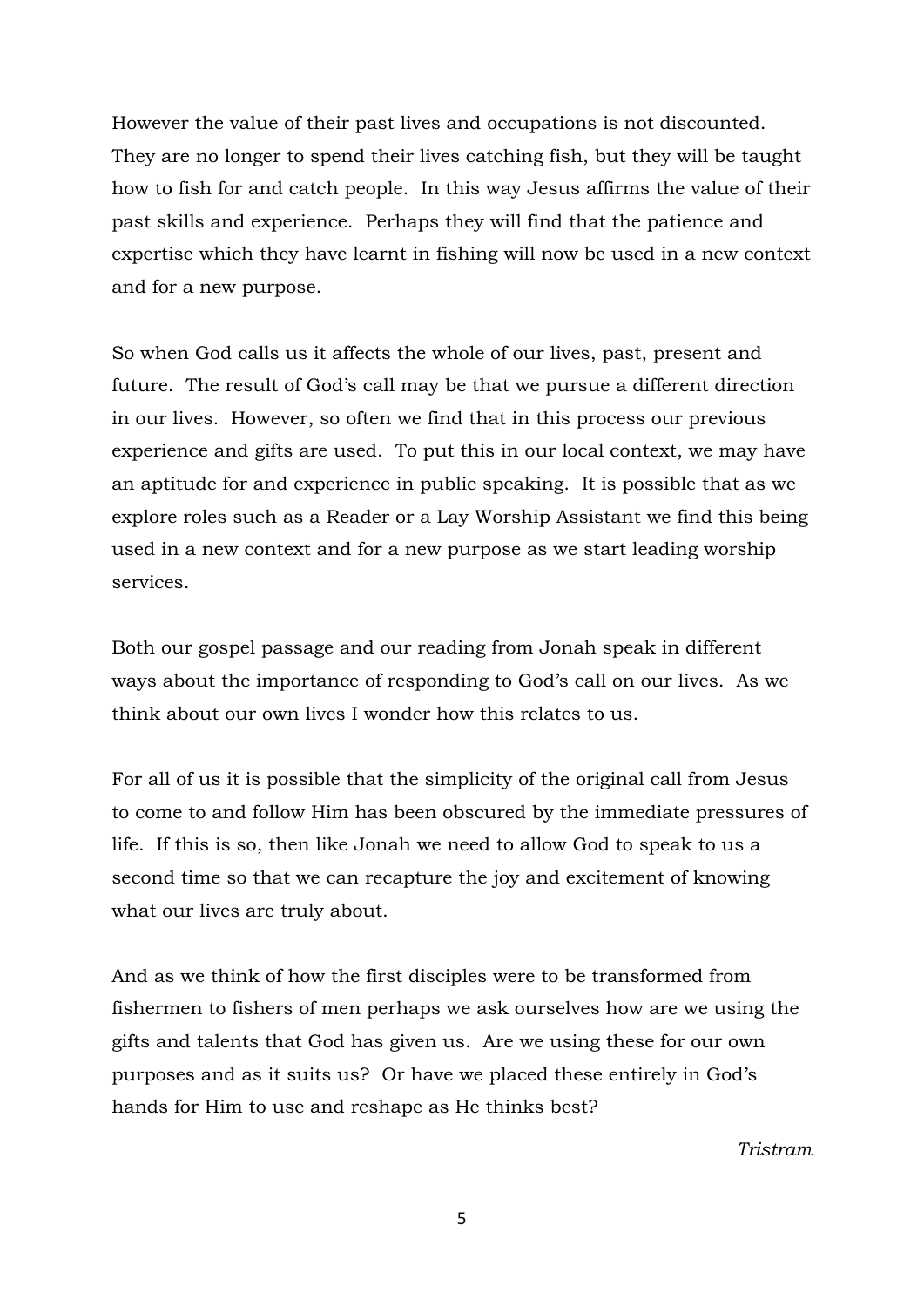# **Points for Prayers**

- To respond to God's call on our lives and to place our gifts and talents at God's disposal
- COVID plans for winter and our own planning for the Christmas period
- Continued thanksgiving for the care, skill and courage of NHS workers and that they will not be overwhelmed by the demands on them in the winter period
- Actions to be taken following climate change summit in Glasgow
- Those whom we know who are facing illnesses of all kinds and have recently been bereaved
- Bishop Ruth and the rest of the Diocesan staff as they take on additional responsibility in this vacancy in See
- For the choice of a new Bishop, someone who shares God's heart for this Diocese
- North Cadbury Church School and other local schools
- For Elliscombe House in Higher Holton as it prepares for reopening in the near future
- Prayers and thanksgiving for contributions to the foodbanks and for those helping to take these to the foodbanks.

### **Hymn**

A hymn which emphasises the importance of persevering in God's call is 'O Jesus I have promised to serve thee to the end.'

# **Services in November**

Sunday 7th November 9.00 am Communion, Yarlington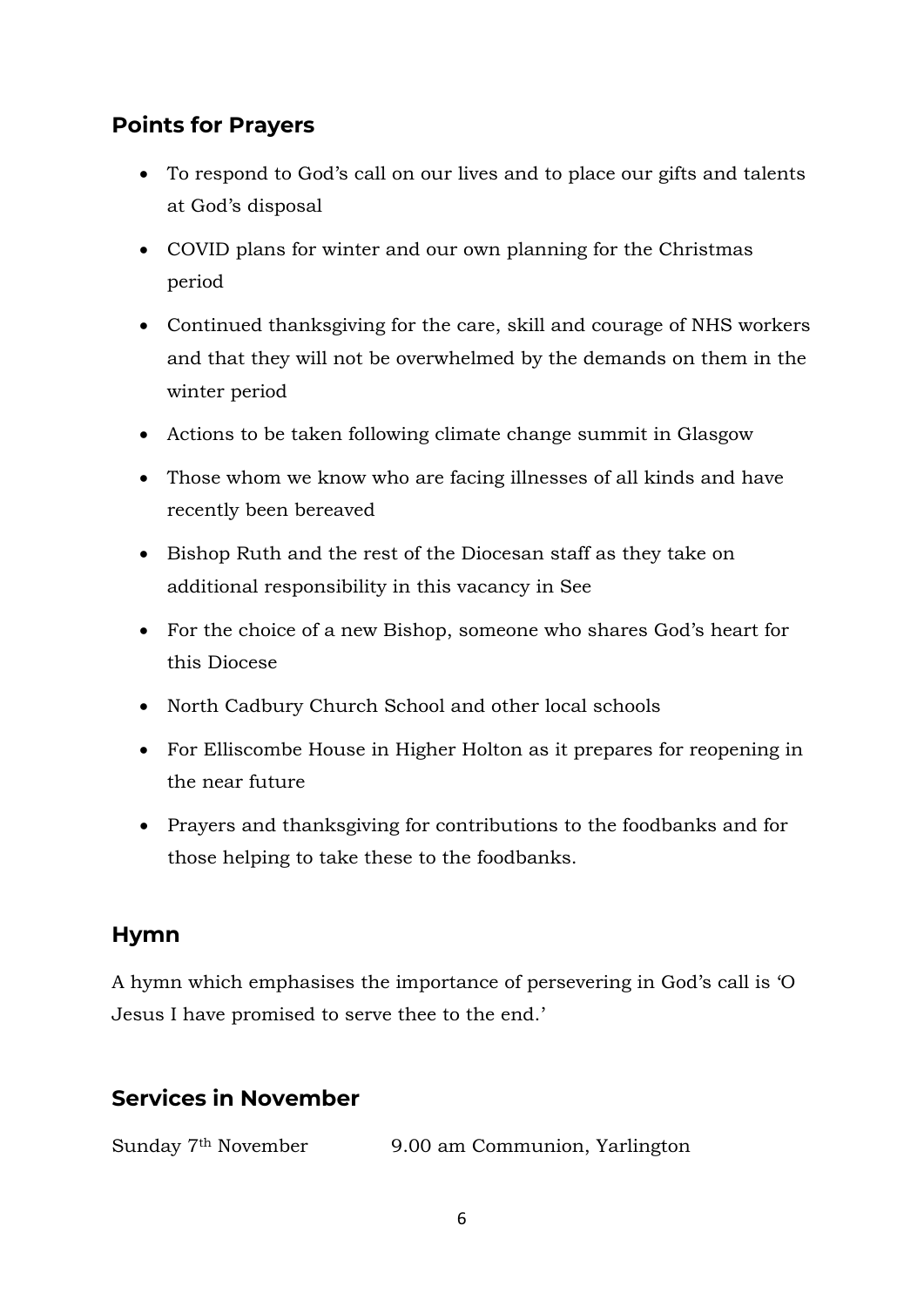| Sunday 7 <sup>th</sup> November  | 9.30 am Camelot Matins, North Cheriton                                     |
|----------------------------------|----------------------------------------------------------------------------|
| Sunday 7 <sup>th</sup> November  | 11.00 am Group Communion, North Cadbury                                    |
| Sunday 14th November             | 10.50 am Remembrance Service,<br>North Cadbury                             |
| Sunday 14th November             | 10.50 am Remembrance Service, Yarlington                                   |
| Sunday 14th November             | 10.50 am Remembrance Service,<br>South Cadbury                             |
| Sunday 14th November             | 10.50 am Remembrance Service,<br>Compton Pauncefoot (joint with Blackford) |
| Sunday 14th November             | 10.50 am Remembrance Service, Maperton                                     |
| Sunday 14th November             | 10.50 am Remembrance Service, Holton                                       |
| Sunday 14th November             | 10.50 am Remembrance Service,<br>North Cheriton                            |
| Sunday 21 <sup>st</sup> November | 9.30 am Communion, Compton Pauncefoot                                      |
| Sunday 21 <sup>st</sup> November | 11.00 am Communion, Maperton                                               |
| Sunday 21 <sup>st</sup> November | 11.00 am Sunday Worship, North Cadbury                                     |
| Sunday 21 <sup>st</sup> November | 4.00 pm Evensong, Yarlington                                               |
| Sunday 28 <sup>th</sup> November | 8.00 am Communion, Blackford                                               |
| Sunday 28 <sup>th</sup> November | 9.30 am Communion, South Cadbury                                           |
| Sunday 28 <sup>th</sup> November | 9.30 am Morning Worship, North Cheriton                                    |
| Sunday 28th November             | 9.30 am Matins, Compton Pauncefoot                                         |
| Sunday 28 <sup>th</sup> November | 11.00 am Communion, North Cadbury                                          |
| Sunday 28 <sup>th</sup> November | 11.00 am Communion, Holton                                                 |
| Sunday 28 <sup>th</sup> November | 11.00 am Sunday Worship, Yarlington                                        |
| Sunday 28th November             | 4.00 pm Evening Service, Galhampton                                        |